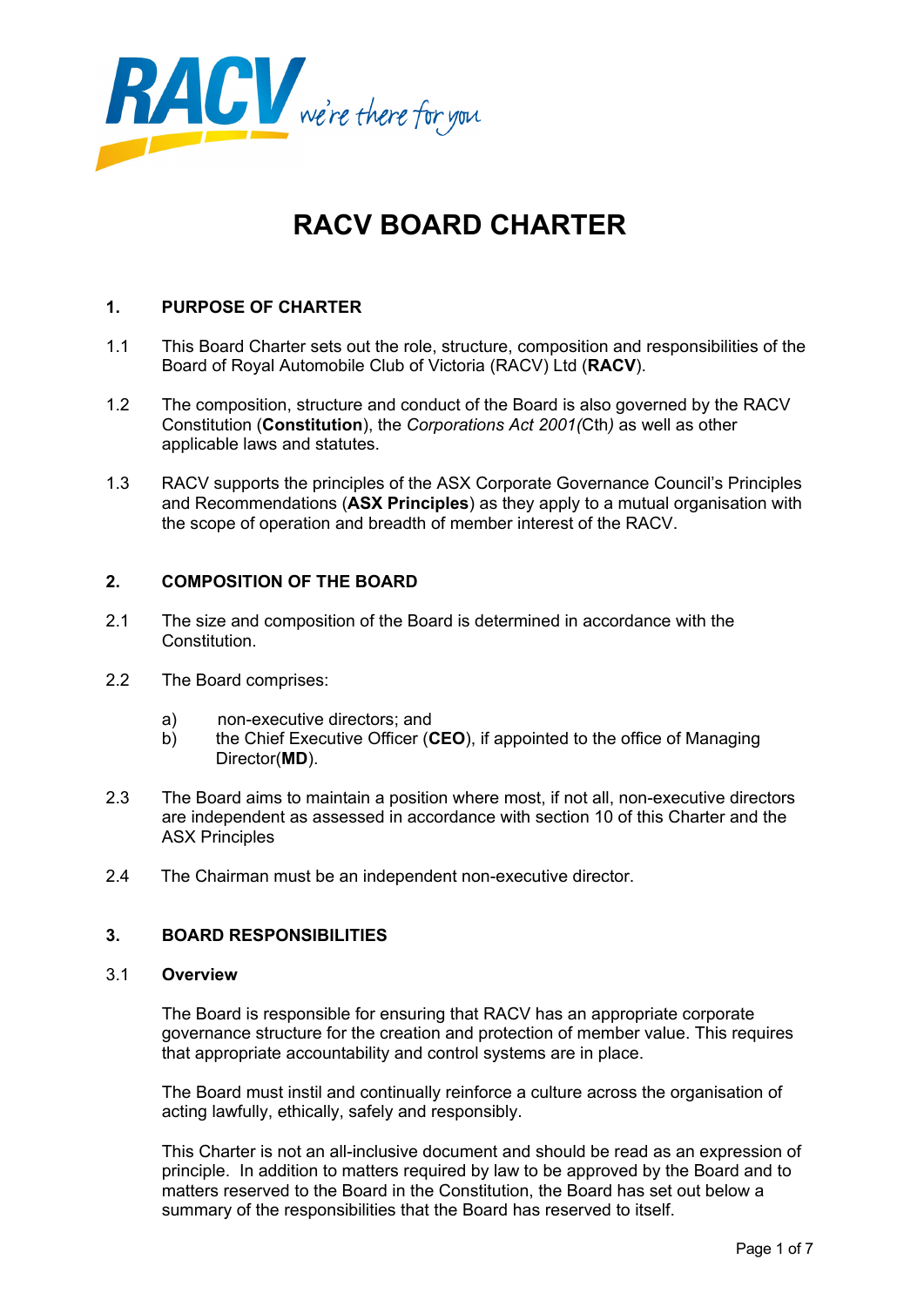# 3.2 **Strategy**

 The Board is responsible for setting the strategic direction of RACV and monitoring the implementation of that strategy by the MD/CEO and Leadership Team, including:

- (a) providing input to and final approval of the annual business plan (budget) and Business and MD/CEO KPIs;
- (b) reviewing KPIs of direct reports to the MD/CEO
- (c) approving and monitoring the progress of major capital expenditure, including major building projects, capital management and acquisitions/divestments;
- (d) monitoring progress against the business plan and budget;
- (e) approving the decision making and financial delegation of authorities; and
- (e) reviewing and monitoring major advocacy positions.

## 3.3 **Membership**

 The Board must have regular involvement in member activities and remain informed about the range of member views relating to the scope of RACV's operations. The Board must provide members with appropriate information and facilities to allow them to exercise their rights as members effectively.

## 3.4 **Oversight**

 The Board is responsible for overseeing RACV and its subsidiaries (together, the RACV Group) control and accountability systems in the areas set out below.

#### **(a) Audit and Compliance Responsibilities**

- (i) approving and monitoring financial performance and integrity of reporting to members, employees and other stakeholders;
- (ii) monitoring internal compliance and control systems;
- (iii) monitoring compliance with all legal and regulatory obligations;
- (iv) selecting, appointing and monitoring the performance of internal and external auditors; and
- (v) overseeing tax strategy, policies, risk, compliance and reporting obligations.

# **(b) Governance and Risk**

- (i) satisfying itself that an appropriate risk framework exists for relevant information to be reported by management to the Board;
- (ii) reviewing, monitoring and ratifying a framework of risk management (for both financial and non- financial risks) which identifies key risks and sets the risk appetite within which the Board expects management to operate;
- (iii) reviewing and approving the Company Code of Conduct, Board policies, Board Committee Charters and significant corporate policies;
- (iv) reviewing annually (at the time of the approval of the business plan (budget) and approving changes to delegations of the MD/CEO to management; and
- (v) providing appropriate information about the RACV Group and its governance to members via its website.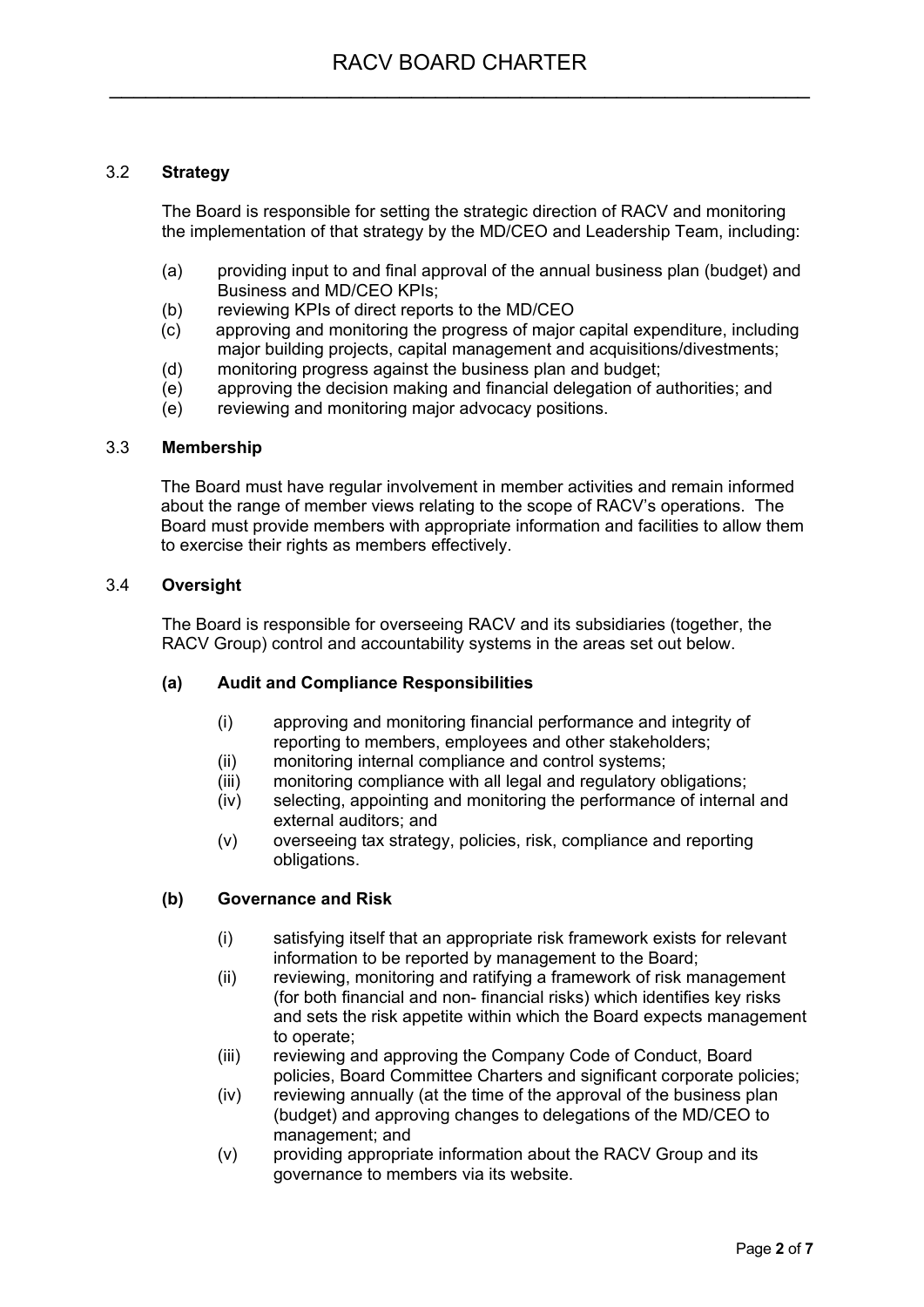# **(c) Appointments and Remuneration Responsibilities**

- (i) maintaining and updating, at least annually, a Board skills matrix which sets out the mix of skills that the Board currently has or is looking to achieve in its membership;
- (ii) appointing and removing the MD/CEO;
- (iii) appointing and removing the Chief Financial Officer (considering the recommendation of the MD/CEO);
- (iv) providing advice on the appointment or removal of any direct report to the MD/CEO;
- (v) appointing and removing the General Counsel and Company Secretary (considering the recommendation of the MD/CEO);
- (vi) monitoring MD/CEO and senior management's performance and implementation of strategy and policies and ensuring appropriate resources are available;
- (vii) approving the remuneration of the MD/CEO; and
- (viii) succession planning in relation to the Board, Chairman, Deputy Chairman, MD&CEO and direct reports to the MD&CEO.

# **4. RIGHTS AND DUTIES OF DIRECTORS**

- 4.1 In discharging their duties, each director must:
	- a) exercise due care and diligence;
	- b) act in good faith in the best interests of RACV;
	- c) not improperly use their position or misuse information of RACV;
	- d) commit the time necessary to discharge effectively their role as a director; and
	- e) abide by all other relevant requirements, the RACV Code of Conduct and board policies including the Director Code of Conduct, Board Stakeholder Engagement Guidelines, Board Management Protocol, Board Media Policy, Board Election and Governance Advertising Policy.
- 4.2 All directors (including the MD) are entitled to be heard at all meetings and should bring an independent judgement to bear in decision-making.
- 4.3 Non-executive directors should confer regularly, primarily on scheduled Board dates, without management present.
- 4.4 Any director may take such independent legal, financial or other advice as they consider necessary at RACV's expense provided the advice sought is in writing, is directly relevant to RACV affairs and the Chairman's consent is first requested and obtained. The consent of the Chairman will not be withheld unreasonably.

# **5. BOARD COMMITTEES**

- 5.1 To assist the Board in fulfilling its duties and responsibilities, it has established the following committees:
	- a) Appointments and Remuneration Committee
	- b) Audit and Compliance Committee
	- c) Club and Membership Committee; and
	- d) Governance and Risk Management Committee
- 5.2 Each committee has a formal charter.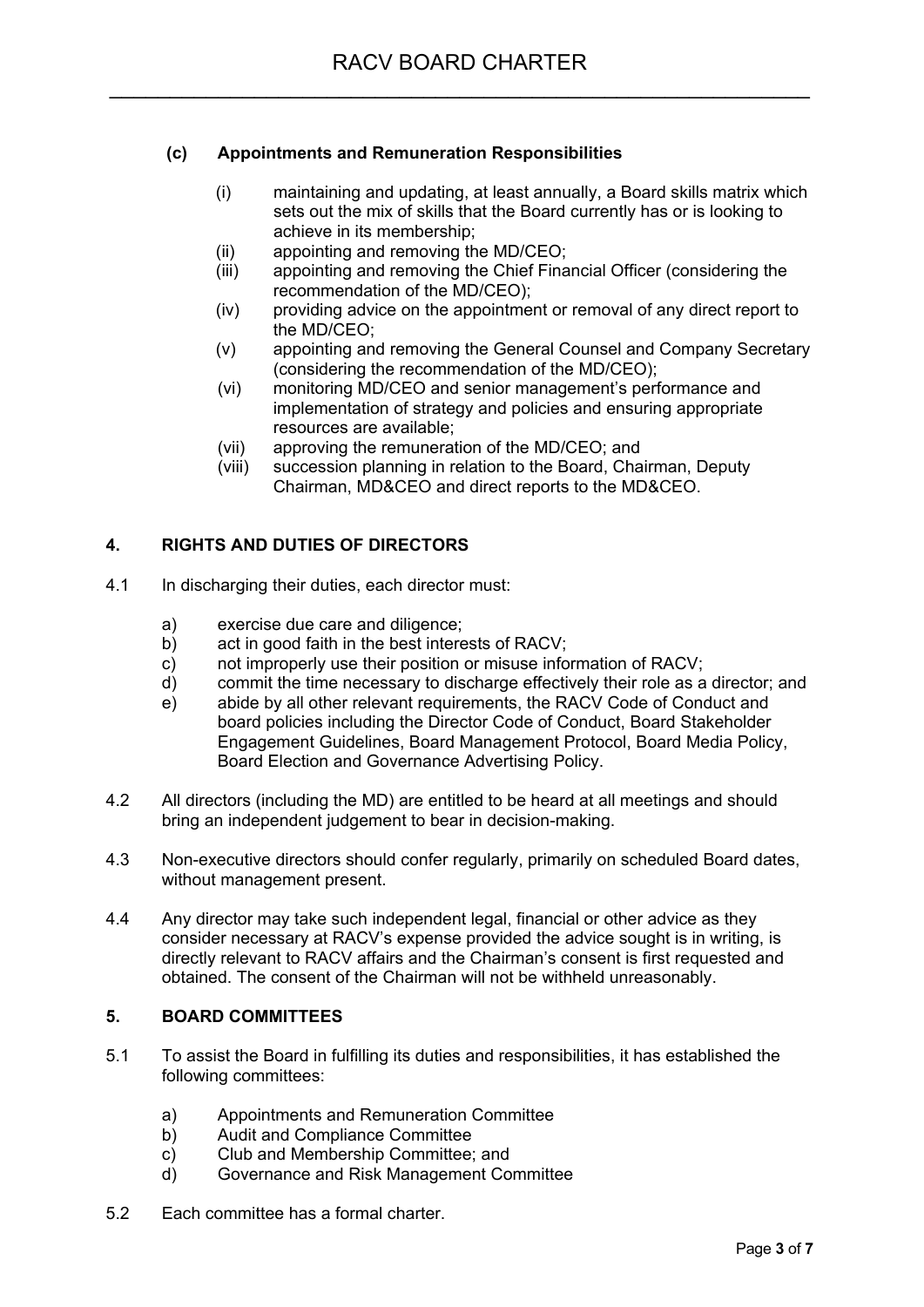- 5.3 Directors are expected to be members of two committees, subsidiary or associate boards.
- 5.4 All directors have an open invitation to attend any Committee meeting as an observer and, at the invitation of the Committee can speak but cannot vote. Directors who wish to attend off site Committee meetings are to attend by electronic means unless otherwise approved by the Chairman.
- 5.5 Committees are expected to test and refine information being brought to the Board to assist with efficient recommendation assessment and decision-making. Committees should be conscious of minimising duplication of work between the Committee and the Board.
- 5.6 With the exception of certain limited delegations contained in their charters, recommendations of the committees are to be referred to the Board for approval.
- 5.7 Committees cannot delegate responsibilities without Board approval.
- 5.8 The Board can establish *ad hoc* committees from time to time.
- 5.9 The Board and committees must be provided with the information they need to efficiently discharge their responsibilities.
- 5.10 The Board will arrange for management to supply the Board and committees with information in a form, timeframe and quality that enables them to effectively discharge their duties. All directors are entitled to receive copies of Committee papers.

## **6. THE APPOINTMENT, ROLE AND TENURE OF THE CHAIRMAN AND DEPUTY CHAIRMAN**

- 6.1 The Chairman and Deputy Chairman of the Board are each elected each year at the Board meeting prior to the Annual General Meeting and such appointments are ratified at the Board meeting following the Annual General Meeting.
- 6.2 The Chairman and Deputy Chairman of the Board each hold office up to the election of a successor provided they continue to hold office as a director.
- 6.3 The Chairman must resign as a director within 6 months after the expiry of their tenure as Chairman.
- 6.4 The Chairman is responsible for:
	- (a) leading the Board;
	- (b) facilitating the organisation and work of the Board including setting the Board's agenda and ensuring that adequate time is available for discussion of all agenda items, in particular strategic issues and risk issues;
	- (c) facilitating the effective contribution of all directors and promoting constructive and respectful relations between directors and between the Board and management;
	- (d) maintaining an open dialogue with the CEO and, as appropriate, provide support and counsel to the CEO to facilitate the effective discharge of the CEO's duties and responsibilities; and
	- (e) reviewing the Board's performance in accordance with section 9 below.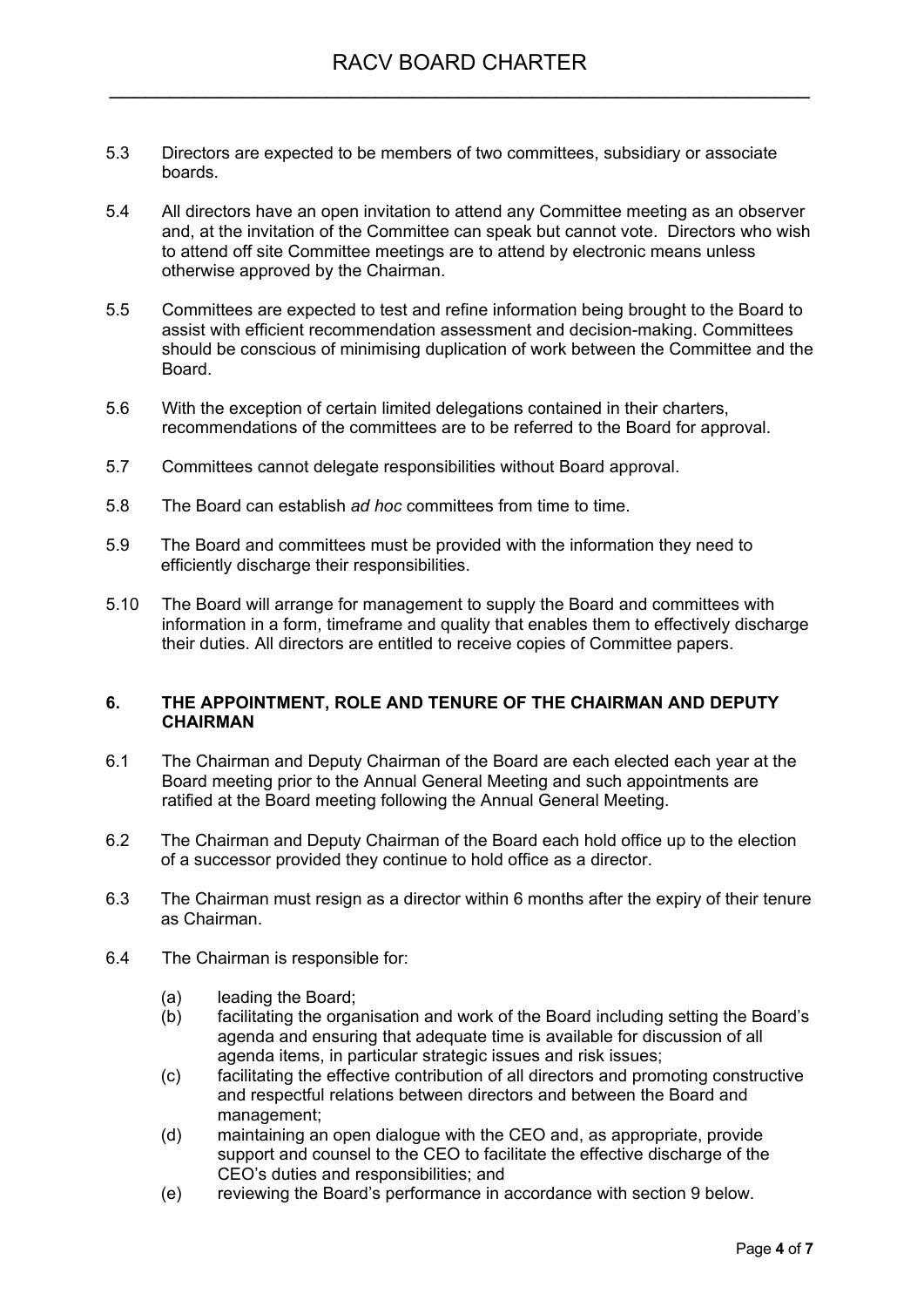- 6.5 The Deputy Chairman is responsible for:
	- (a) performing the role and functions of the Chairman in the absence of the Chairman for any reason;
	- (b) facilitating approvals and actions required to be performed by the Chairman under this Charter, or its policies, where the Chairman may be compromised due to personal or other conflict of interest when and as appropriate and required;
	- (c) supporting the Chairman in the performance of the role and function of the Chairman.

## **7. RESPONSIBILITIES OF THE MANAGING DIRECTOR AND CHIEF EXECUTIVE OFFICER**

- 7.1 The MD/CEO is responsible for the day-to-day management of the RACV Group with all powers, discretions and delegations authorised, from time to time, by the Board.
- 7.2 The MD/CEO must have a formal employment agreement describing their term of office, duties, rights and responsibilities and entitlements on termination.
- 7.3 At each meeting where the Board approves the full-year financial statements, the MD/CEO and CFO must provide the Board with written certification which includes statements that:
	- a) RACV's financial reports present a true and fair view, in all material respects, of RACV's financial condition and operational results and are in accordance with relevant accounting standards;
	- b) this statement is founded on a sound system of risk management and internal compliance and control which implements the policies adopted by the Board; and
	- c) RACV's risk management and internal compliance and control system is operating efficiently and effectively in all material respects.

# **8. COMPANY SECRETARY**

- 8.1 The Company Secretary is accountable directly to the Board, through the Chairman, on all matters to do with the proper functioning of the Board.
- 8.2 All directors have unfettered access to the Company Secretary and the Company Secretary has unfettered access to directors.

#### 9. **REVIEW OF BOARD PERFORMANCE**

- 9.1 The Chairman must review annually the performance of the Board, its committees and individual directors and address any issues that may emerge from that review.
- 9.2 An external review of the Board and the committees will be completed every three years.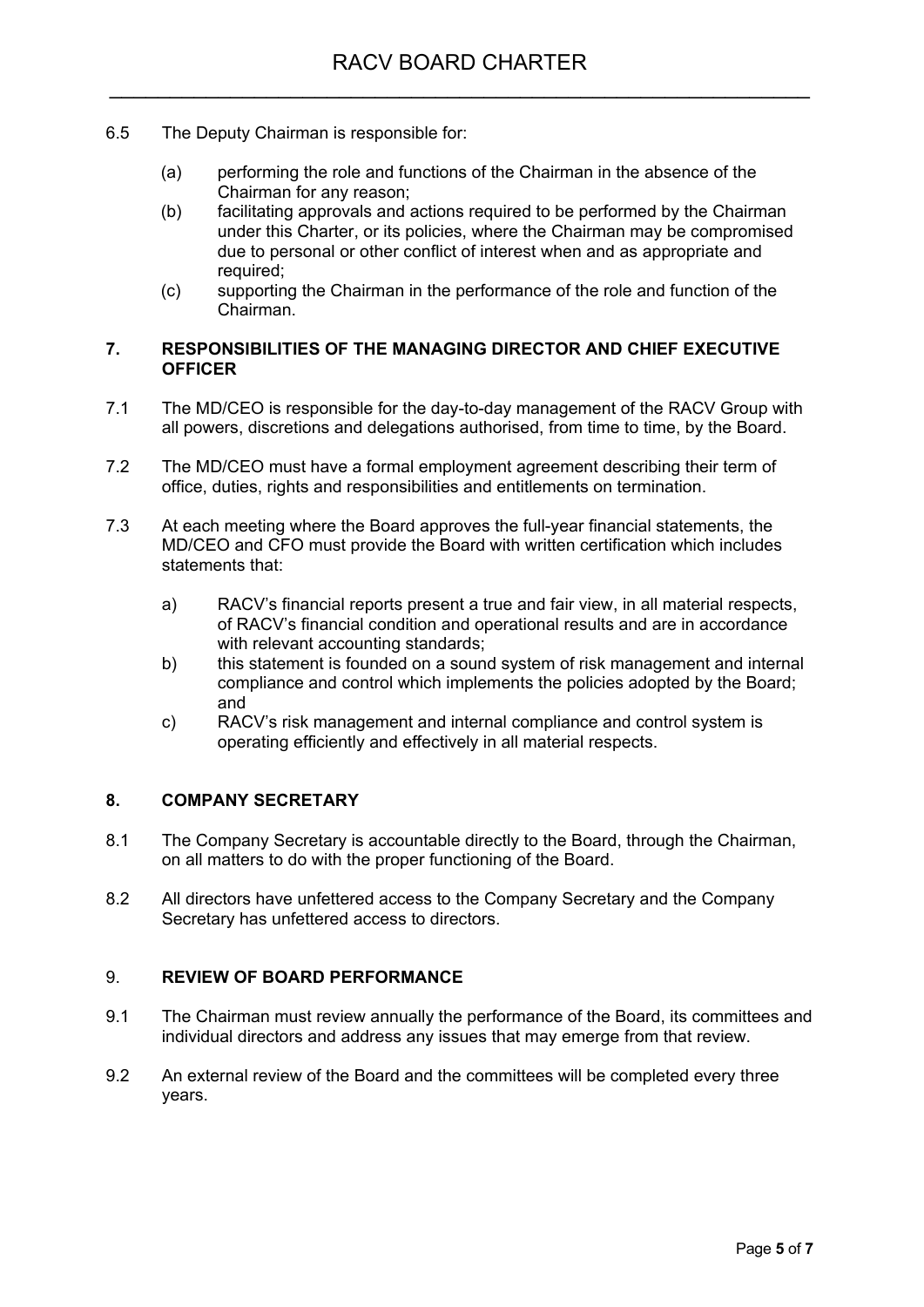# **10. INDEPENDENCE OF DIRECTORS**

- 10.1 Subject to section 10.2 below, a non-executive director of the RACV (and its subsidiaries) will not generally be considered to be independent if the director is or has been in the last three years:
	- a) an employee of RACV, of any wholly owned subsidiary of RACV or of any other entity or organisation in which RACV holds an interest (collectively the **RACV Entities** and each an **RACV Entity**); or
	- b) receiving payment from any RACV Entity by way of annual or periodic fee, remuneration or other sum (other than solely as a director of any RACV Entity); or
	- c) engaged in any capacity (including as a consultant or contractor) to provide any goods of services to any RACV Entity (other than solely as a director of any RACV Entity); or
	- d) involved in any capacity (including as an employee, director, officer or shareholder) with a firm, entity or other organisation (other than another RACV Entity) which is:
		- (i) engaged in any capacity (including as a consultant or contractor) to provide any goods or services to any RACV Entity; or
		- (ii) receiving payment from any RACV Entity by way of an annual or periodic fee, remuneration or other sum; or
	- (e) not free from any interest and any business or other relationship which could, or could reasonably be perceived to, materially interfere with the director's ability to act in the best interests of the RACV.
- 10.2 In determining whether a non-executive director is independent, the Board will have regard to the following factors:
	- (a) the materiality of the director's past or current relationship with the RACV (in any capacity, including as an employee, contractor, supplier or otherwise) and whether it might reasonably be seen to interfere with their capacity to:
		- (i) bring independent judgment to bear on issues before the Board; and/or
		- (ii) act in the best interests of the RACV and the members;
	- (b) the particular skills and experience of the director, having regard to the skill and experience requirements of the Board at the relevant time; and
	- (c) any other factors the Board considers to be relevant.
- 10.3 The guidelines in section 10.1 must be applied with common sense. Directors are best able to determine if they have an interest or relationship which is likely to impact on their independence. As such, each director is expected to advise the Chairman immediately if they believe they may no longer be independent. Should the Chairman or any other director have any concern about the independence of a director, they must immediately raise the issue with that director and, if the issue is not resolved, with the Board.
- 10.4 For the avoidance of doubt, the rules in section 10.1 do not apply where the directors' involvement is solely as the holder of securities in a company or trust listed on a recognised securities exchange, provided that the securities held by the director in aggregate carry not more than 5% of the votes that could be cast at a general meeting of that company or at a meeting of security holders of that trust.